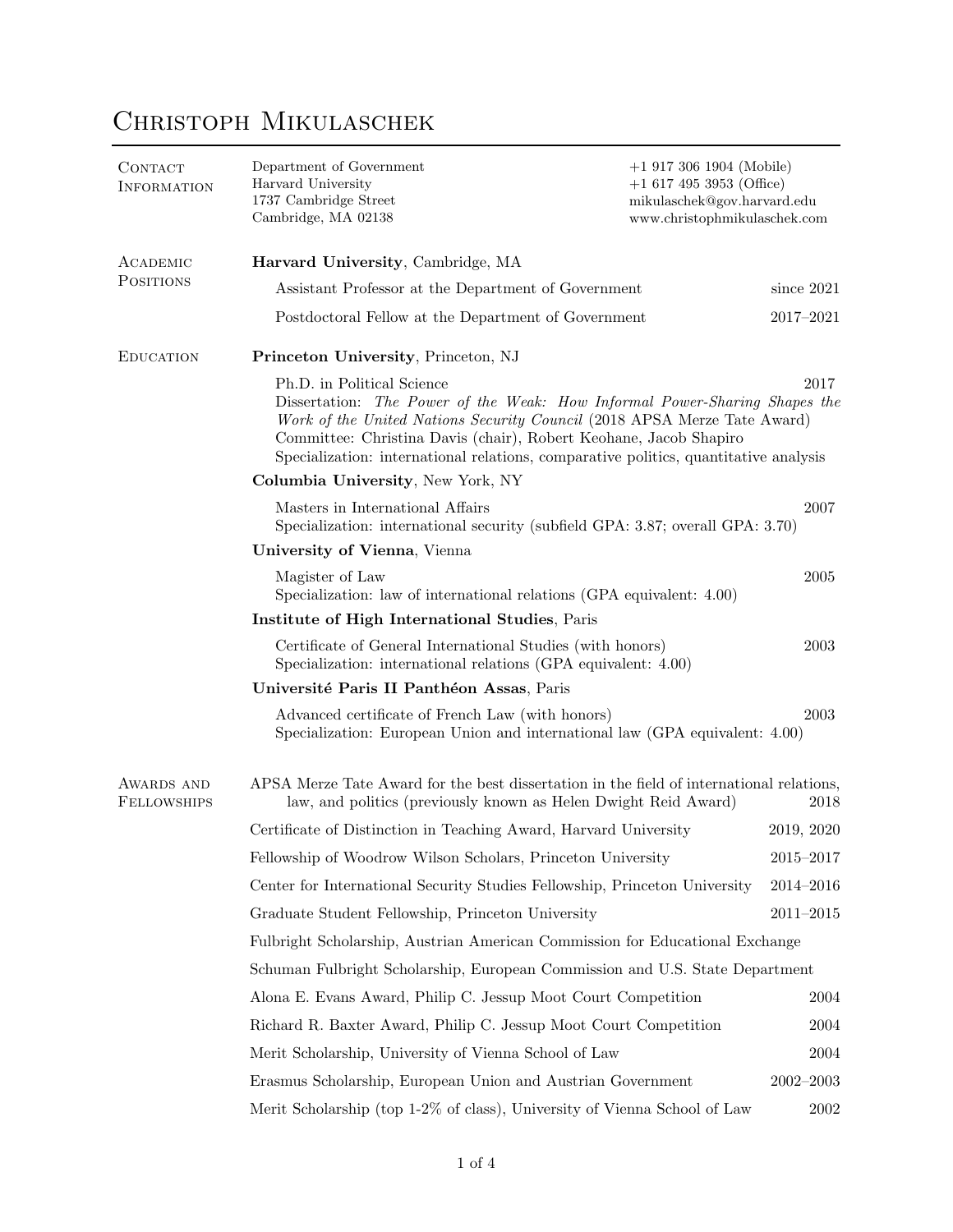| 2020. Mikulaschek, Christoph, Saurabh Pant, and Beza Tesfaye. "Winning Hearts and<br>Minds in Civil Wars: Leadership Change, Governance, and Support for Violent<br>Groups in Iraq," American Journal of Political Science 64(4): 773-790.            |
|-------------------------------------------------------------------------------------------------------------------------------------------------------------------------------------------------------------------------------------------------------|
| 2020. Carnegie, Allison and Christoph Mikulaschek. "The Promise of Peacekeeping:<br>Protecting Civilians in Civil War", <i>International Organization</i> 74(4): 810-832.                                                                             |
| 2018. Mikulaschek, Christoph. "Issue linkage across institutions: Does European coun-<br>tries' temporary membership in the UN Security Council increase their receipts<br>from the EU budget?" Review of International Organizations 13(4): 491-518. |
| 2018. Mikulaschek, Christoph and Jacob Shapiro. "Lessons on Political Violence from<br>America's post-9/11 Wars in Afghanistan and Iraq," Journal of Conflict Resolution<br>$62(1): 174-202.$                                                         |
| 2010. Rød-Larsen, Terje, Hans Winkler, and Christoph Mikulaschek (eds.). "The UN<br>Security Council and the Responsibility to Protect: Policy, Process, and Practice,"<br>Favorita Papers $2010(1)$ .                                                |
| Mikulaschek, Christoph. "The Power of the Weak: How Informal Power-Sharing Shapes<br>the Work of the UN Security Council."                                                                                                                            |
| Mikulaschek, Christoph. "Cueing Foreign Elite Consensus or Division: The Effect of<br>Unanimity in International Organizations on Public Opinion."                                                                                                    |
| Mikulaschek, Christoph. "The responsive public: How EU decisions shape public opin-<br>ion on salient policies."                                                                                                                                      |
| Mikulaschek, Christoph and Saurabh Pant. "Explaining support for fragmented and uni-<br>fied counterinsurgencies: Experimental evidence from a national survey in Iraq."                                                                              |
| Mikulaschek, Christoph. "From Paper to Peace? Compliance with UN Security Council<br>Resolutions in Civil War."                                                                                                                                       |
| Mikulaschek, Christoph. "The UN's War on Terror: Leveraging a Natural Experiment<br>to Explain the Imposition and Lifting of UN Counter-Terrorism Sanctions."                                                                                         |
| 2021. Esberg, Jane and Christoph Mikulaschek. "Digital Technologies, Peace and Se-<br>curity: Challenges and Opportunities for United Nations Peace Operations." New<br>York: United Nations.                                                         |
| 2012. Boutellis, Arthur and Christoph Mikulaschek. "Strengthening Preventive Diplo-<br>macy and Mediation: Istanbul Retreat of the UN Security Council." New York:<br>International Peace Institute.                                                  |
| 2011. Mikulaschek, Christoph and Paul Romita. "Conflict Prevention: Toward More<br>Effective Multilateral Strategies." New York: International Peace Institute.                                                                                       |
| 2010. Cockayne, James, Christoph Mikulaschek and Chris Perry. "The UN Security<br>Council and civil war: First insights from a new dataset." New York: International<br>Peace Institute.                                                              |
| 2008. Cockayne, James and Christoph Mikulaschek. "Transnational Security Challenges<br>and the United Nations: Overcoming Sovereign Walls and Institutional Silos." New<br>York: International Peace Academy.                                         |
| 2005. Bauer, Anna-Verena and Christoph Mikulaschek. "Looking Beyond the National<br>Constitution: The Growing Role of Contemporary International Constitutional<br>Law." German Law Journal $6(2)$ .                                                  |
|                                                                                                                                                                                                                                                       |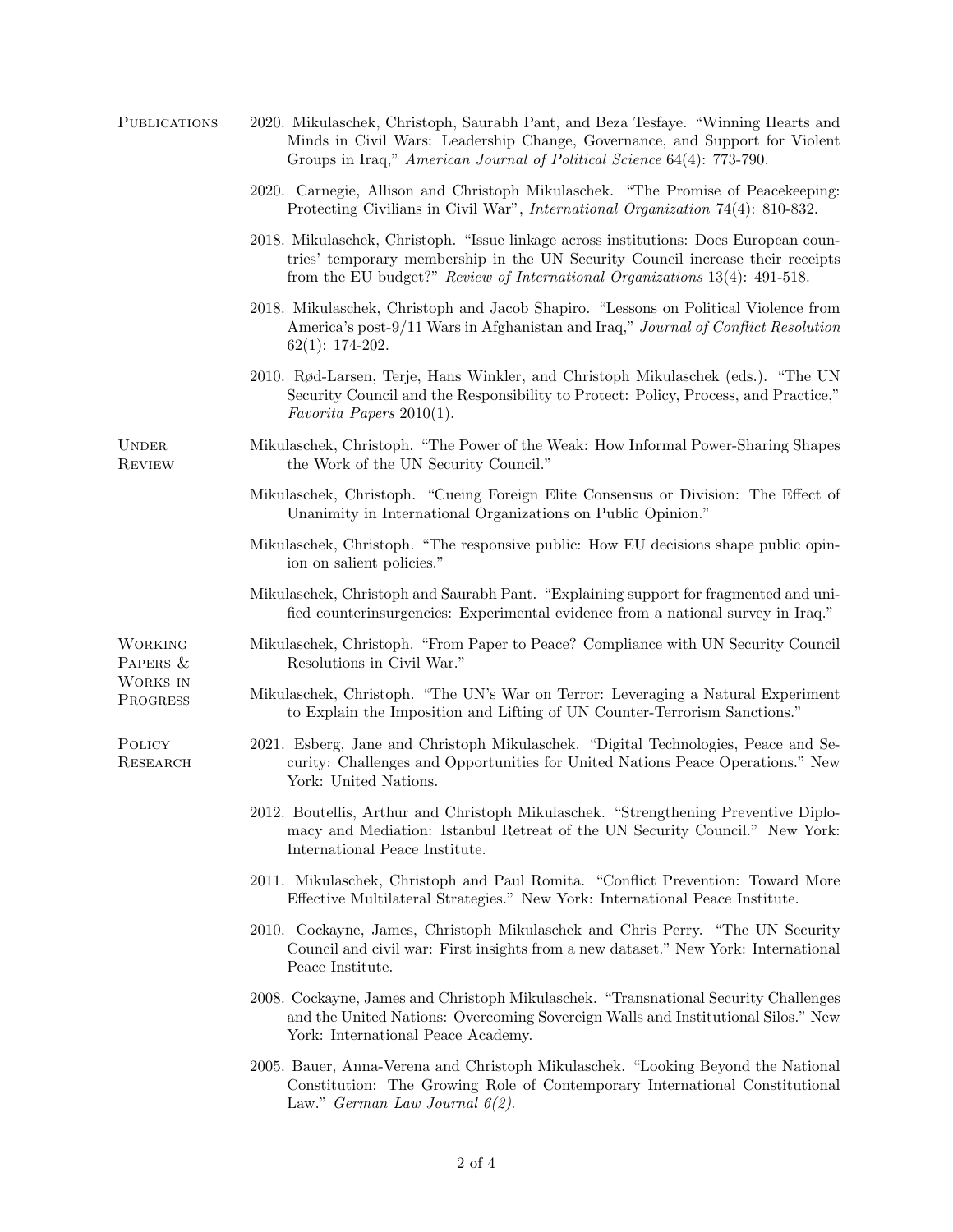| COMPETITIVE<br><b>GRANTS</b>              | Mamdouha S. Bobst Center for Peace and Justice, Princeton University (\$4,750)<br>2017<br>Princeton Research in Experimental Social Science, Princeton University (\$1,200)<br>2017<br>Woodrow Wilson Fellowship research grants, Princeton University (\$2,000)<br>2015, 2016<br>Center for International Security Studies, Princeton University (\$6,000)<br>2014, 2015<br>Princeton Institute for International and Regional Studies (\$2,200)<br>2014, 2015<br>Niehaus Center for Globalization and Governance, Princeton University (\$3,966)<br>2014                                                                                                                                                                                                                                                                                                                                                                                                                                                                                                                                                                                                                                                                                                                                                                                                                                                                                                                                                                                                                                                                                                                                                                                                                                                                                                                                                                                                                                                                                                                                           |  |
|-------------------------------------------|------------------------------------------------------------------------------------------------------------------------------------------------------------------------------------------------------------------------------------------------------------------------------------------------------------------------------------------------------------------------------------------------------------------------------------------------------------------------------------------------------------------------------------------------------------------------------------------------------------------------------------------------------------------------------------------------------------------------------------------------------------------------------------------------------------------------------------------------------------------------------------------------------------------------------------------------------------------------------------------------------------------------------------------------------------------------------------------------------------------------------------------------------------------------------------------------------------------------------------------------------------------------------------------------------------------------------------------------------------------------------------------------------------------------------------------------------------------------------------------------------------------------------------------------------------------------------------------------------------------------------------------------------------------------------------------------------------------------------------------------------------------------------------------------------------------------------------------------------------------------------------------------------------------------------------------------------------------------------------------------------------------------------------------------------------------------------------------------------|--|
| <b>INVITED</b><br><b>PRESENTATIONS</b>    | 2021<br>International Relations Research Colloquium, University of Oxford<br>2020<br>Workshop on Research on the United Nations, Univ. of Michigan/virtual<br>2019<br>Workshop on Legitimacy in Global Governance, University of Toronto<br>2019<br>International Law and International Relations Conf., Univ. of Pennsylvania<br>2017<br>Harvard International Security Conference, Harvard University<br>2017<br>Experimental Political Science Graduate Student Conf., Harvard University<br>2017<br>International Law and International Relations Conf., Univ. of Pennsylvania<br>2016<br>Annual Meeting on Empirical Study of Conflict, United States Institute of Peace<br>2011<br>School of Law, Seton Hall University                                                                                                                                                                                                                                                                                                                                                                                                                                                                                                                                                                                                                                                                                                                                                                                                                                                                                                                                                                                                                                                                                                                                                                                                                                                                                                                                                                        |  |
| <b>CONFERENCE</b><br><b>PRESENTATIONS</b> | $2022\,$<br>Political Economy of International Organization, University of Oxford<br>2022<br>International Studies Association, Nashville<br>2021<br>International Political Economy Society, University of Colorado, Boulder<br>$\,2021$<br>American Political Science Association, Seattle/virtual<br>$\,2021$<br>Workshop on Legitimation of International Organizations, ECPR/virtual<br>2020<br>Peace Science Society (International), University of Michigan/virtual<br>2020<br>Austrian Political Science Association, Central European University/virtual<br>2020<br>American Political Science Association, San Francisco/virtual (2 presentations)<br>2020<br>European Consortium for Political Research, Innsbruck/virtual (2 presentations)<br>2019<br>International Political Economy Society, University of California San Diego<br>2019<br>Peace Science Society (International), Kansas State University (2 presentations)<br>2019<br>American Political Science Association, Washington, D.C.<br>2019<br>International Studies Association, Toronto<br>2018<br>American Political Science Association, Boston (2 presentations)<br>2018<br>European Political Science Association, Vienna<br>2018<br>Midwest Political Science Association, Chicago<br>2018<br>Political Economy of International Organizations, University of Wisconsin<br>2017<br>American Political Science Association, San Francisco<br>2016<br>American Political Science Association, Philadelphia<br>2016<br>European Political Science Association, Brussels (2 presentations)<br>2016<br>International Studies Association, Atlanta (2 presentations)<br>2016<br>Political Economy of International Organizations, <i>U. of Utah</i> (2 presentations)<br>2015<br>American Political Science Association, San Francisco (2 presentations)<br>2015<br>Political Economy of International Organizations, <i>Hertie School of Governance</i><br>2014<br>International Political Economy Society, Georgetown University<br>2014<br>American Political Science Association, Washington, D.C. (2 presentations) |  |
| <b>TEACHING</b>                           | Instructor, <i>International Law and International Institutions</i> , Undergraduate Lecture<br>Instructor, <i>International Law and International Organizations</i> , Undergraduate Seminar<br>Chair, International Relations Research Workshop& Speaker Series, Graduate Seminar<br>Teaching Assistant, <i>Econometrics and Public Policy Extensions</i> , Graduate Course<br>Teaching Assistant, <i>Violent Politics</i> , Undergraduate Course                                                                                                                                                                                                                                                                                                                                                                                                                                                                                                                                                                                                                                                                                                                                                                                                                                                                                                                                                                                                                                                                                                                                                                                                                                                                                                                                                                                                                                                                                                                                                                                                                                                    |  |
| <b>AFFILIATIONS</b>                       | Faculty Affiliate, Institute for Quantitative Social Science, Harvard University Faculty<br>Associate, Weatherhead Center for International Affairs, Harvard University Faculty<br>Associate, Minda de Gunzberg Center for European Studies, Harvard University                                                                                                                                                                                                                                                                                                                                                                                                                                                                                                                                                                                                                                                                                                                                                                                                                                                                                                                                                                                                                                                                                                                                                                                                                                                                                                                                                                                                                                                                                                                                                                                                                                                                                                                                                                                                                                      |  |